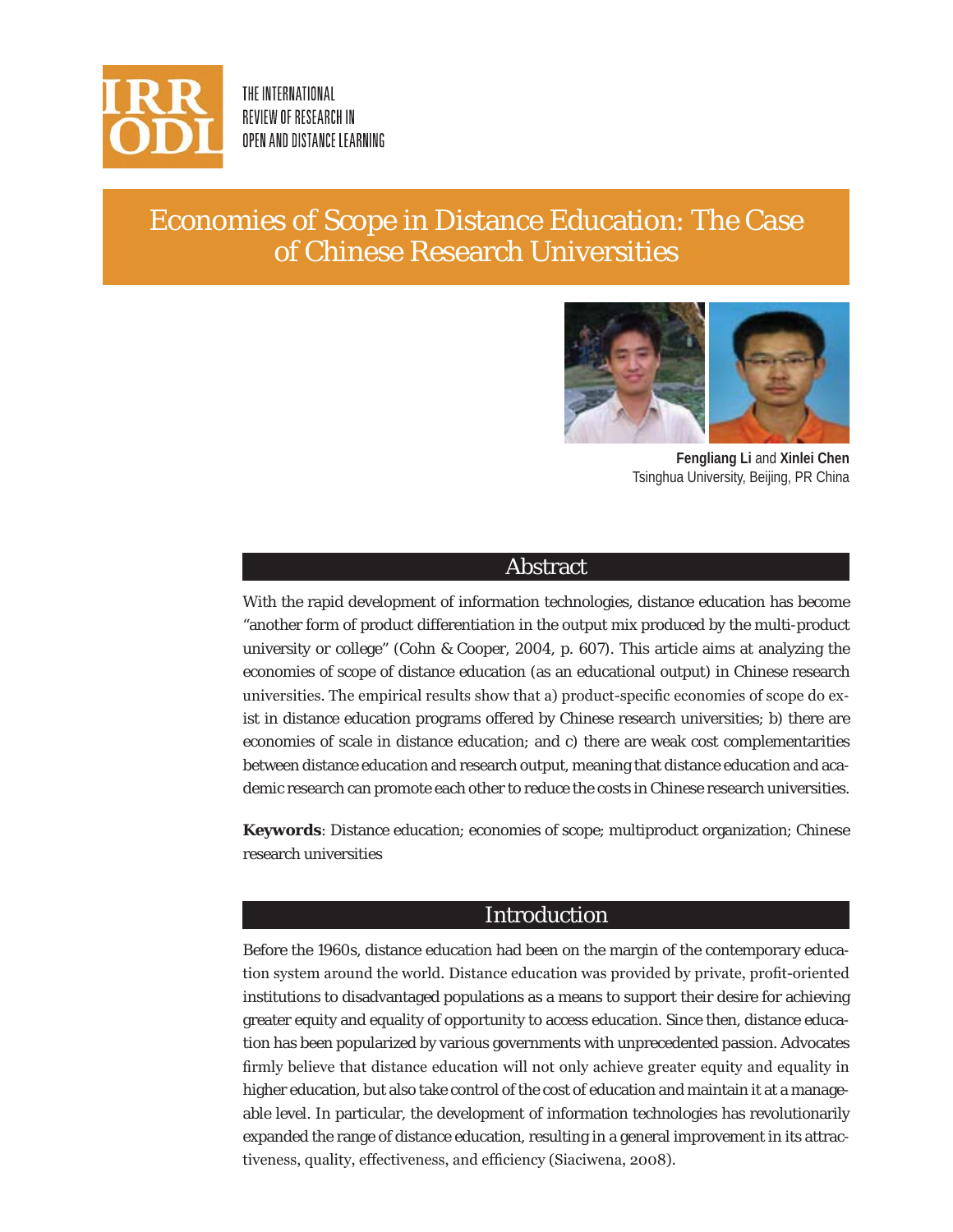In recent years, some researchers have argued that the development of information technologies, especially the Internet, has enabled Internet-based distance education to become "another form of product differentiation in the output mix produced by the multi-product university or college" (Cohn & Cooper, 2004, p. 607) and allowed research-intensive universities to benefit from distance education (Garrison & Anderson, 1999). However, prevailing current studies on the input and output of distance higher education have focused on their economies of scale1 (Rumble, 1976, 1997; Wagner, 1977; Abrioux & Ferreira, 2009) rather than their economies of scope<sup>2</sup> which regards distance higher education as part of a multiproduct<sup>3</sup>. In response, Cohn and Cooper (2004, p. 609) suggest it is necessary to study distance education as a "product mix of the typical university and college." Two recent studies also investigate the economies of scope in distance education through theoretical analyses and discussions<sup>4</sup> (Bramble & Panda, 2008; Morris, 2008). However, these researchers do not seem to have conducted the empirical analyses of the economies of scope of distance education by higher education institutions (HEIs hereafter) as one of multiple outputs; although, they acknowledge the importance of distance education as an educational output and the necessity of inquiring into the cost relations of distance education with other educational outputs<sup>5</sup> as well as research outputs of HEIs. With an objective to fill this research gap, this article adopts the methodology of Cohn et al. (1989) and focuses on an empirical study on the economies of scope of distance education in research universities in China $^6\!$ .

The paper is structured in the following way: introduction of distance higher education in China, methodology (multiproduct cost function), data, results, and conclusions.

3 According to economics of education, universities are typical multi-product organizations since universities usually tend to have a broader set of products, such as teaching and academic research.

4 These two studies focus on the economies of scale and scope of online learning or e-learning. However, according to Siaciwena (2008), although distance education has been widely carried out, it does not have a unified definition of consensus because of the multiplicity of service purposes and the variety of media utilized. In fact, terms such as opening learning, flexible learning, and online or e-learning have been used as substitutions. In this article, online learning or e-learning is regarded as equivalent to distance education if there is no special explanation.

<sup>1</sup> Economy of scale, in microeconomics, refers to the decrease in average cost (cost per unit) due to expansion of the scale for a single product type in an organization.

<sup>2</sup> Economy of scope is conceptually similar to economy of scale. It refers to cost advantages for an organization in producing two or more products. Economy of scope can arise from the sharing or joint utilization of inputs and lead to reductions in unit costs. An example would be the benefits of teaching from academic research in universities.

<sup>5</sup> The distance education studied in this article refers to degree programmes, which should be regarded as an educational output of HIEs, instead of nondegree programmes, (i.e., training programs which should be regarded as a public service output).

<sup>6</sup> If there is no special explanation, China in this article refers to mainland China which does not include Hong Kong, Taiwan, and Macau.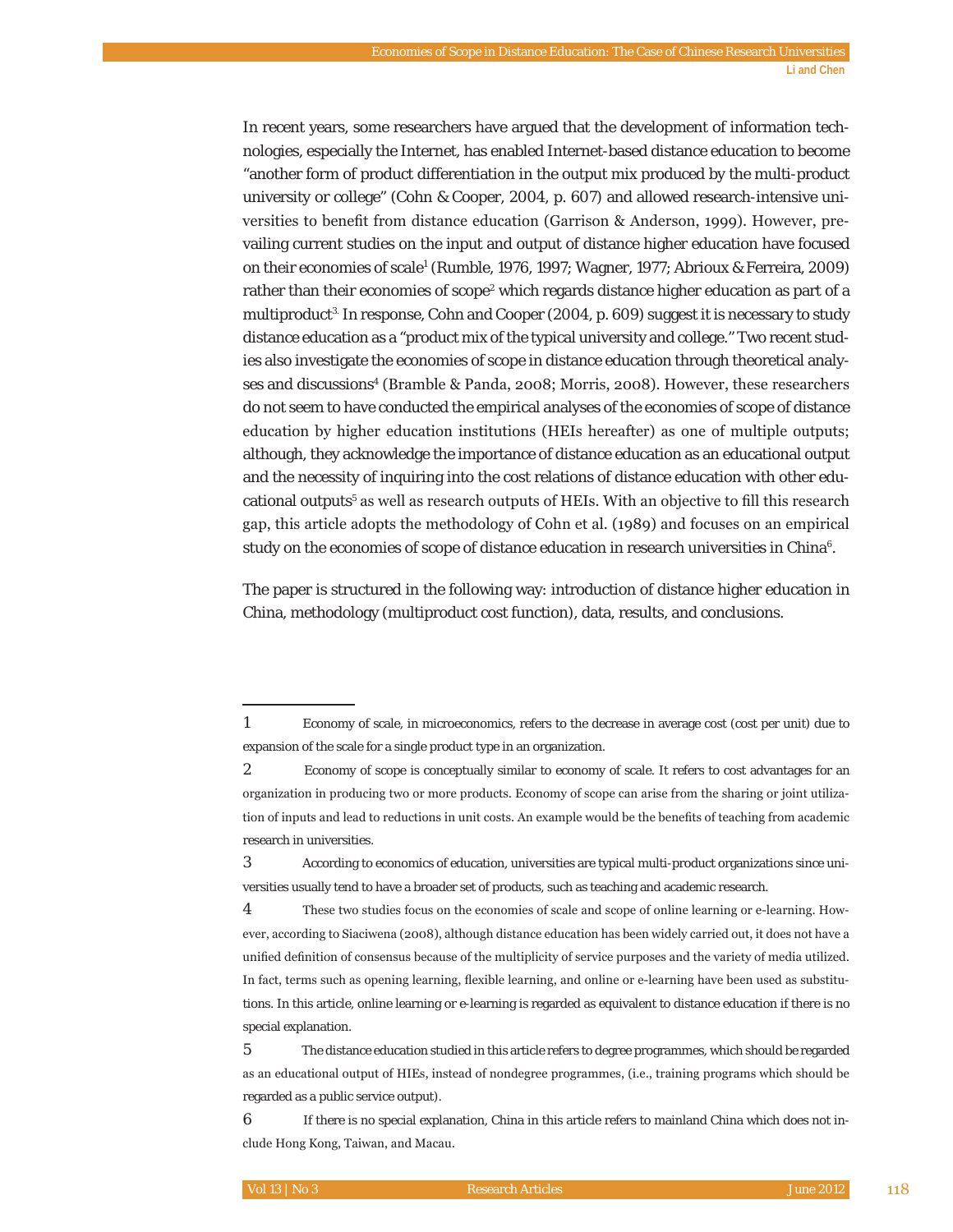### Distance Higher Education in China

Distance higher education in China is a later initiation than that of the developed countries; yet, it has been paid close attention by the Chinese government since the establishment of P.R. China in 1949. In the early 1950s, Renmin University of China and Northeast Normal University began to provide distance higher education. By the early 1960s, different provinces nationwide had witnessed the establishment of specific distance education institutions and the Radio and Television Universities (Ding, 2001, p. 91). During the Cultural Revolution (1966-1976), the contemporary education system in China was almost destroyed. In the years after the Cultural Revolution, the Chinese government realized the importance of quickly recovering and upgrading the shattered education system. One of the benchmarks is the establishment of the Central Radio and Television University of China in 1979, leading the development of distance education nationwide. The Central Radio and Television University of China, directly led by the Ministry of Education (MOE hereafter), is dedicated to distance higher education, whose main role is to

> provide opportunities of higher education for professionals in different industries and enterprises as well as for other members of the society…to plan overall and comprehensive usage of open universities' educational resources from all over the country and to establish a distance education system of public services to provide support for distance education to colleges, universities, and other educational institutions.<sup>7</sup>

From 1979 to 1998, the task of providing distance higher education was mainly shared within the national Radio and Television University system, that is the specific institutions for distance higher education, including the Central Radio and Television University of China and other provincial or municipal Radio and Television Universities.

In the year 1998, the MOE decided to allow general HEIs to become involved in distance higher education, with Tsinghua University<sup>8</sup>, Zhejiang University, Beijing University of Posts and Telecommunications, and Hunan University as the first four institutions piloting the scheme. In April 2000, the MOE decided to further enlarge the scale of general HEIs providing distance education due to the information technology boom in China at that time. Thirty more general HEIs were added to the list of distance higher education providers of degree programs (Ding, 2001, p. 100). By 2009, sixty-eight HEIs had been approved as degree program providers by means of distance education by the Ministry of Education  $(MOE, 2009).$ 

<sup>7</sup> For more information about the Central Radio and Television University of China, please refer to its homepage http://en.crtvu.edu.cn/about/general-information. Now it will be renamed National Open University.

Tsinghua University announced in the year 2004 that it would no longer provide degree programmes by means of distance education.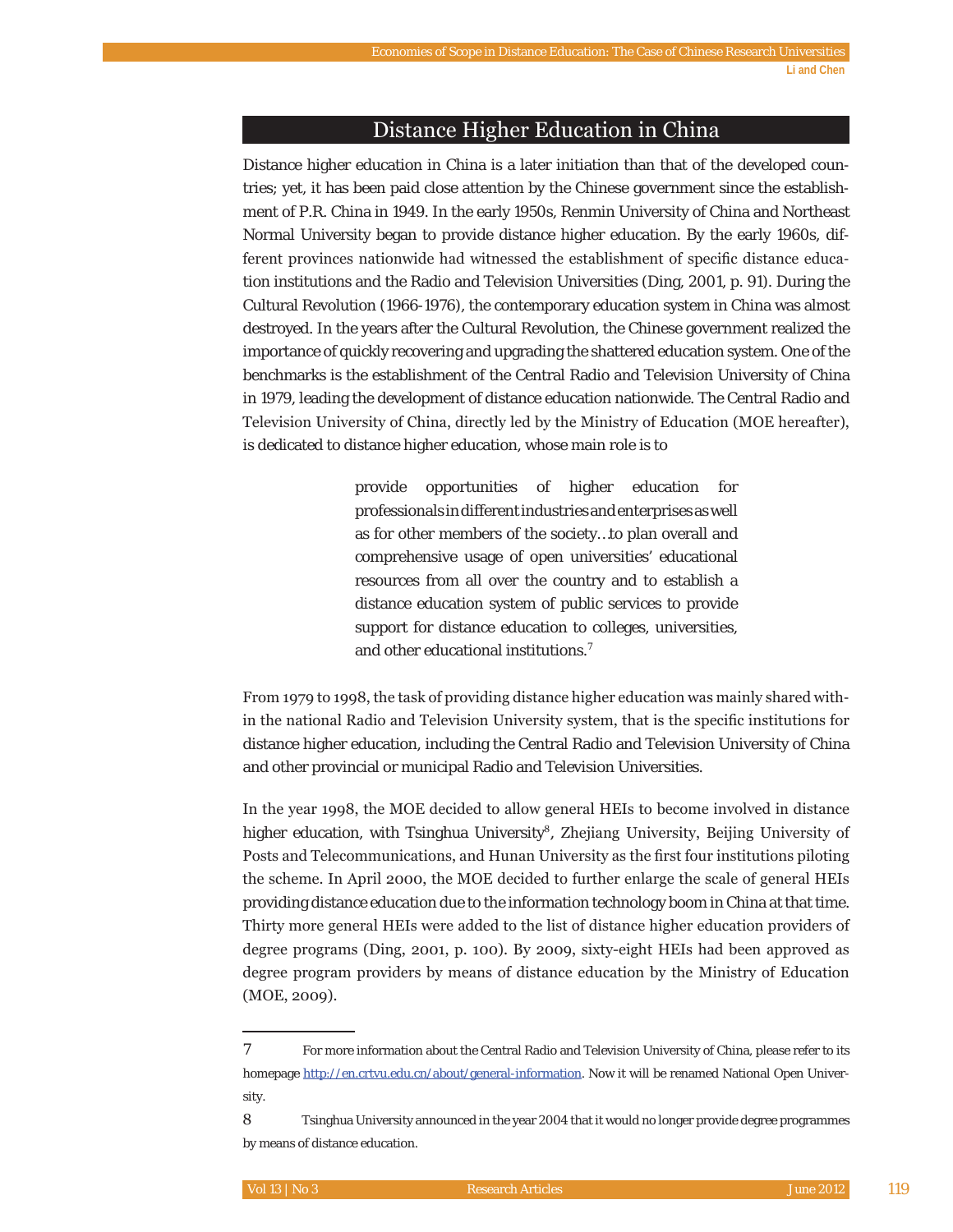The scale of distance education in general Chinese HEIs has been expanding (see Figure 1, which indicates the enrollments of distance education in general HEIs by year). Distance education has become an important educational output for the participating general HEIs as well as an important component of the total cost of these HEIs, making it possible for us to include distance education in the multiproduct function $^{\circ}$  in HEIs so as to conduct an empirical study on the characteristics of its cost complementarities<sup>10</sup> with other outputs and the product-specific economies of scope of distance higher education.





### Methodology

Baumol et al. (1982) pioneered the invention of a comprehensive set of cost-efficiency analysis methods for multiproduct organizations, pointing out the three most frequently used functions: quadratic, CES (constant elasticity of substitution) and hybrid translog cost function $11$ . This set of analysis methods has been widely applied in banking, transportation, public facilities, telecommunication, and health care as well as many other multiproduct organizations.

Additionally, Cohn et al.  $(1989)$  applied this set of analysis methods to the study of HEI outputs which investigated the economies of scope of US public and private HEIs with the help of the quadratic cost function. The majority of empirical studies on the economies of scope of higher education so far have adopted quadratic cost function (Lewis & Dundar,

<sup>9</sup> In microeconomics, a multiproduct function is a function that specifies costs of two or more outputs for all combinations of inputs in an organization.

<sup>10</sup> In a multiproduct organization, cost complementarities exist when the marginal cost of producing one output is reduced when the output of another product is increased.

<sup>11</sup> Quadratic, CES, and hybrid translog cost function are econometric terms. The article includes other econometric terms. Readers who have no interest in econometrics can ignore these terms.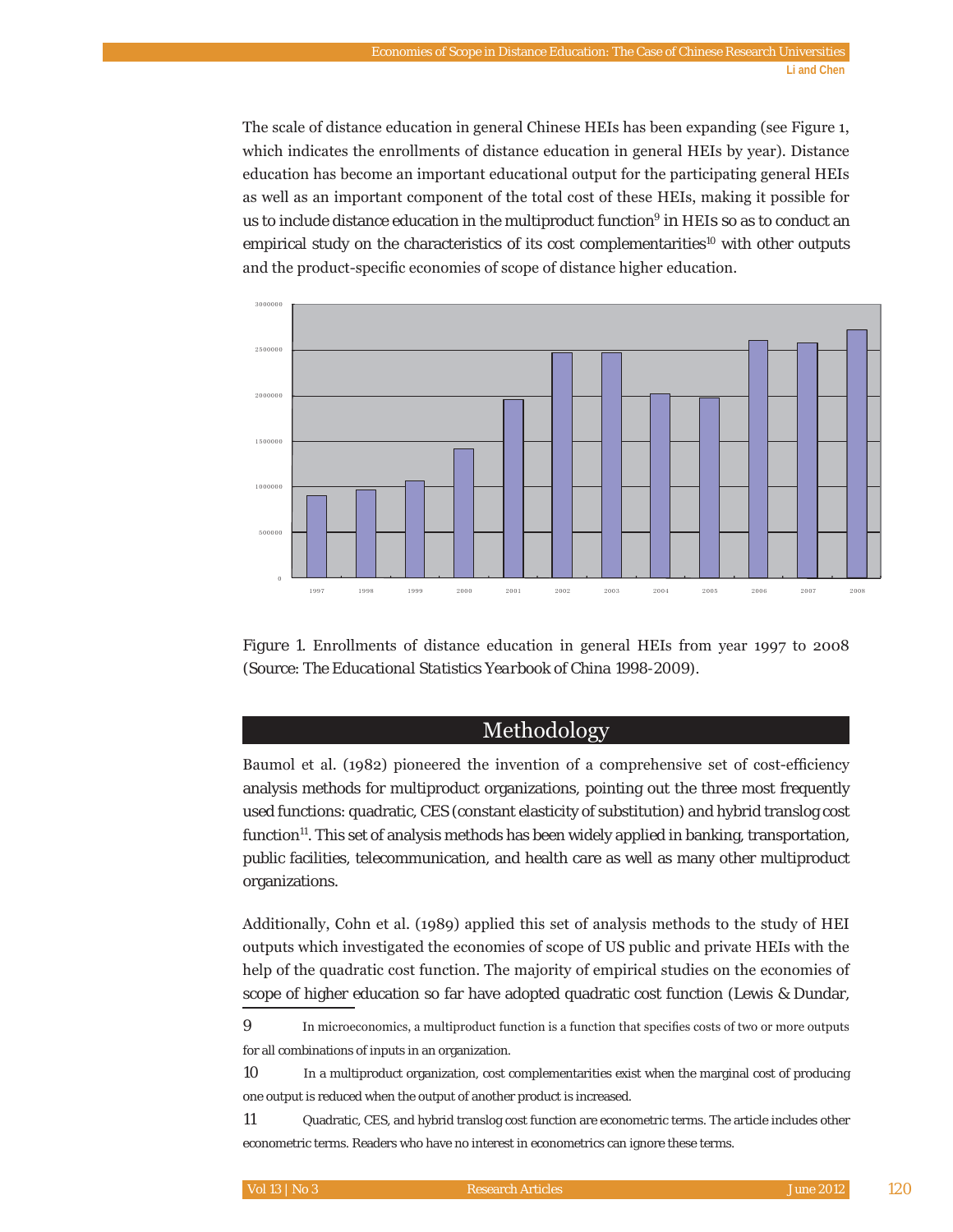1995; Koshal et al., 2001; Laband & Lentz, 2003; Sav, 2004; Cesar, 2006; Hou et al., 2009), with only a few exceptions adopting CES (Johnes, 1997; Izadi et al., 2002) and hybrid translog cost function (de Groot et al., 1991; Glass et al., 1995; Nelson & Hevert, 1992; Stevens, 2005), while in more recent literature SFA (stochastic frontier analysis) has been adopted (Johnes, 1996; Izadi et al., 2002; Stevens, 2005; Johnes et al., 2008).

The primary objective of this research is to study the economies of scope of distance education provided by general HEIs rather than to compare the advantages and disadvantages of the various functions mentioned above. In light of this point, this article adopts the quadratic cost function due to its wide application.

Thus, the cost function is as follows:

$$
C(q, W) = a_0 + \sum_{i=1}^{k} a_i q_i + \frac{1}{2} \sum_{i=1}^{k} \sum_{j=1}^{k} b_{ij} q_i q_j
$$
  

$$
b_{ij} = b_{ji}, i, j = 1, 2, \cdots, k
$$
 (1)

where *C* is the total cost of producing *k* products, and *qi* is the output of the *i*th product.

Generally economies of scope are divided into global and product-specific economies of scope<sup>12</sup>. Global economies of scope measure how much can be saved from joint production of multiple products compared with a separate process, which means that a certain HEI can produce all products more cheaply than a combination of separate HEIs can.

Global economies of scope are defined as follows:

$$
S_G = \frac{\left[\sum_{k=1}^{n} C(q_k) - C(q)\right]}{C(q)}
$$
\n(2)

Global economies of scope exist if  $S_G$  is greater than zero.

Product-specific economies of scope are also to be examined since scales of all products may not increase (or decrease) proportionally. Product-specific economies of scope are given by:

$$
SC_k = \frac{\left[C(q_k) + C(q_{n-k}) - C(q)\right]}{C(q)}
$$
\n(3)

Product-specific economies of scope associated with product  $k$  exist if  $SC_k$  is greater than zero, which means a certain HEI can produce product  $k$  more cheaply with other products than a combination of separate HEIs can.

12 The product-specific economy of scope exists when the product can bring cost advantages for the multiproduct organization.

| Vol 13   No 3<br>June 2012  <br><b>Research Articles</b> |  |
|----------------------------------------------------------|--|
|----------------------------------------------------------|--|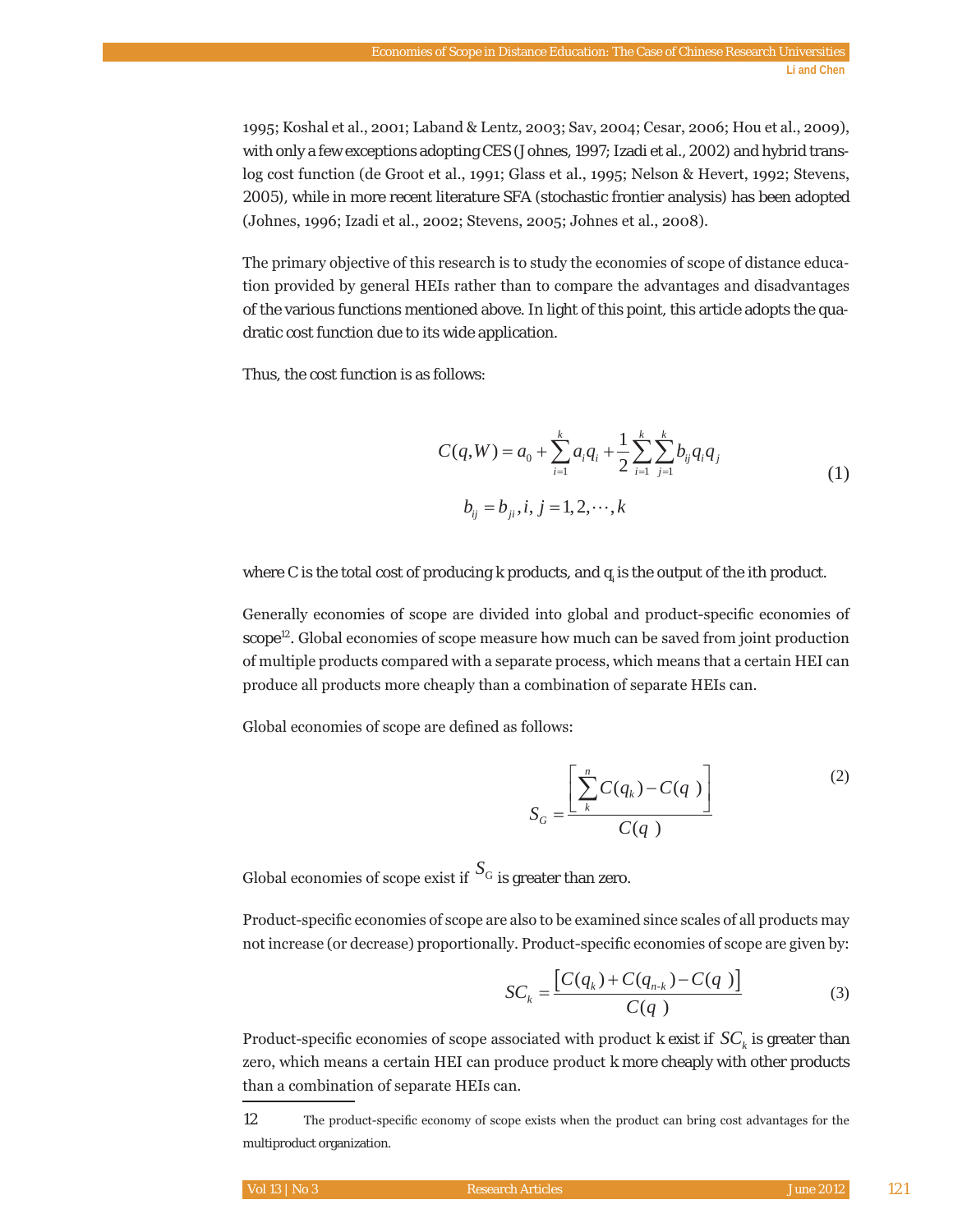For a multiproduct organization, the interaction items of cost functions indicate the existence of cost complementarities in joint production. For doubly differentiable cost function, weak cost complementarities exist if the two products *k* and *l* meet the following inequality:

$$
C_{kl} = \frac{\partial^2 C}{\partial q_k \partial q_l} \le 0, k \ne l
$$
\n(4)

### Data

| Table 1                 |                                                                                |  |  |
|-------------------------|--------------------------------------------------------------------------------|--|--|
| Definition of Variables |                                                                                |  |  |
| Variables               | Definition (unit)                                                              |  |  |
| TC.                     | Total cost (ten thousand RMB)                                                  |  |  |
| QU                      | Undergraduate enrollment (per person)                                          |  |  |
| QG                      | Graduate enrollment (per person)                                               |  |  |
| QR                      | Research expenditure (ten thousand RMB)                                        |  |  |
| QD                      | Distance education enrollment (per person)                                     |  |  |
| FD                      | Dummy variable for distance education (when QD=0,<br>$FD=1$ ; others, $FD=0$ ) |  |  |
| CSIZE                   | Students per teacher                                                           |  |  |
| <b>IXY</b>              | The interaction of different independent variables                             |  |  |
| <b>XSQ</b>              | The independent variables squared                                              |  |  |

| . .<br>۰.<br>×<br>۹<br>× |  |
|--------------------------|--|
|--------------------------|--|

| <b>Basic Statistical Description of Variables</b> |            |          |             |             |
|---------------------------------------------------|------------|----------|-------------|-------------|
| Variables                                         | Max.       | Min.     | Mean        | SD          |
| <b>TC</b>                                         | 659845.53  | 11304.34 | 124845.1008 | 106973.7864 |
| OU                                                | 43426      | 1460     | 17619.61333 | 9588.399878 |
| QG                                                | 19614      | 124      | 7884.986667 | 4823.644435 |
| <b>OR</b>                                         | 277524.65  | 1522.21  | 44831.01027 | 48592.82381 |
| <b>OD</b>                                         | 10024      | O        | 2679.28     | 2485.710517 |
| <b>QUSO</b>                                       | 1885817476 | 2131600  | 401162354.1 | 427022525.1 |
| QGSQ                                              | 384708996  | 15376    | 85130326.43 | 95210273.48 |
| <b>ODSO</b>                                       | 100480576  | $\Omega$ | 13274914.67 | 20569342.33 |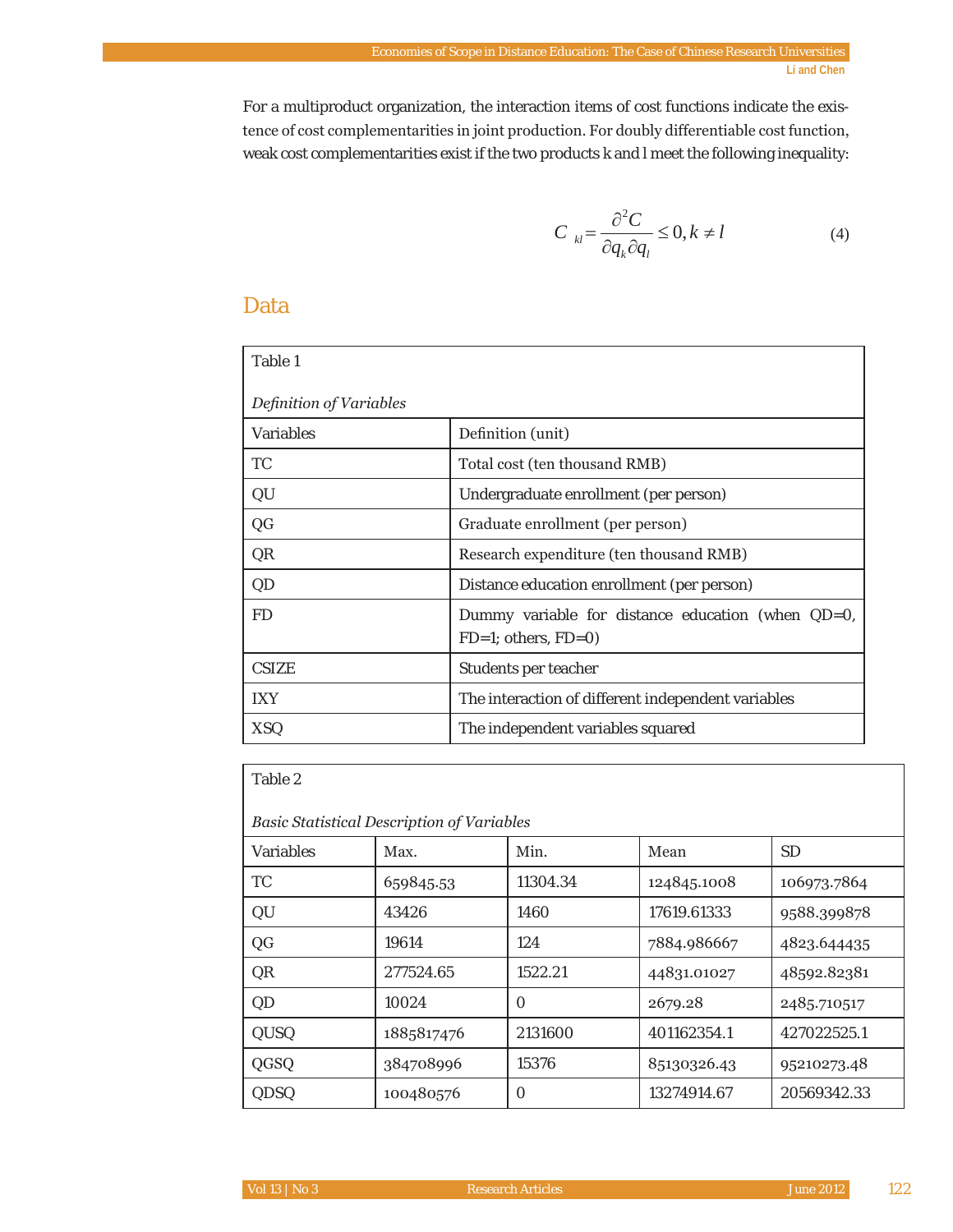| <b>ORSO</b>  | 77019931358 | 2317123.284 | 4339598507  | 11546267567 |
|--------------|-------------|-------------|-------------|-------------|
| IQUQG        | 785525124   | 203732      | 170049198   | 177307094.7 |
| <b>IOUOD</b> | 391186600   | 0           | 59389718.68 | 76339001.9  |
| <b>IQUOR</b> | 3826227911  | 2500991.03  | 872054850.8 | 957361296.8 |
| IQGQR        | 4414190334  | 188754.04   | 483603365.6 | 757132286.9 |
| IQGQD        | 196610736   | O           | 23344227.23 | 32750426.04 |
| <b>IOROD</b> | 1288374512  | $\Omega$    | 113277919.6 | 184114239   |
| FD           |             | $\Omega$    | 0.12        | 0.327149854 |
| CSIZE        | 21.70970874 | 6.857664234 | 14.25003631 | 2.737309271 |

All the data in this article comes from the 2008 Statistics of HEIs under Direct MOE Supervision. Currently there are  $75$  universities under the direct supervision of MOE, which are nearly all at the top of the pyramid among all Chinese HEIs and are all research-oriented (Hou et al, 2009).

Based on previous studies, this article divides HEI outputs into four categories: (1) undergraduate educational output; (2) graduate educational output (including master and doctoral degrees); (3) research outputs; and (4) distance education<sup>13</sup>. Table 1 provides the definition of variables included in this study. Table 2 shows the basic statistical description of variables.

There are three highlights in Table 1. First, although public service is an important output of HEIs, the data constraint has been a major obstacle to include them in the cost functions in the studies carried out so far. Therefore, this article does not consider it. Second, some studies have controlled for production quality (de Groot et al., 1991; Dundar & Lewis, 1995; Glass et al., 1995; Stevens, 2005; Johnes et al., 2008), and some scholars have tried to take better control of other input factors through including the average staff salary or teaching costs in their studies (Hashimoto & Cohn, 1997; Koshal et al., 2001; Laband & Lentz, 2003; Cesar, 2006). However, given the limitation of data accessibility, this study does not control for either of the two variables mentioned above. Third, as pointed out by Cohn et al. (1989) and some other scholars, there is no consensus on appropriate measures of output, especially the research output; and there should be a high correlation between research output and research expenditure. In the absence of a better alternative, many empirical studies used research expenditure as the measure of research output (Cohn et al., 1989; Koshal & Koshal, 2000; Stevens, 2005; Hou, et al., 2009). Our study also follows the practice of existing empirical studies.

<sup>13</sup> In China, presently there is no master or doctoral degree program available through distance education.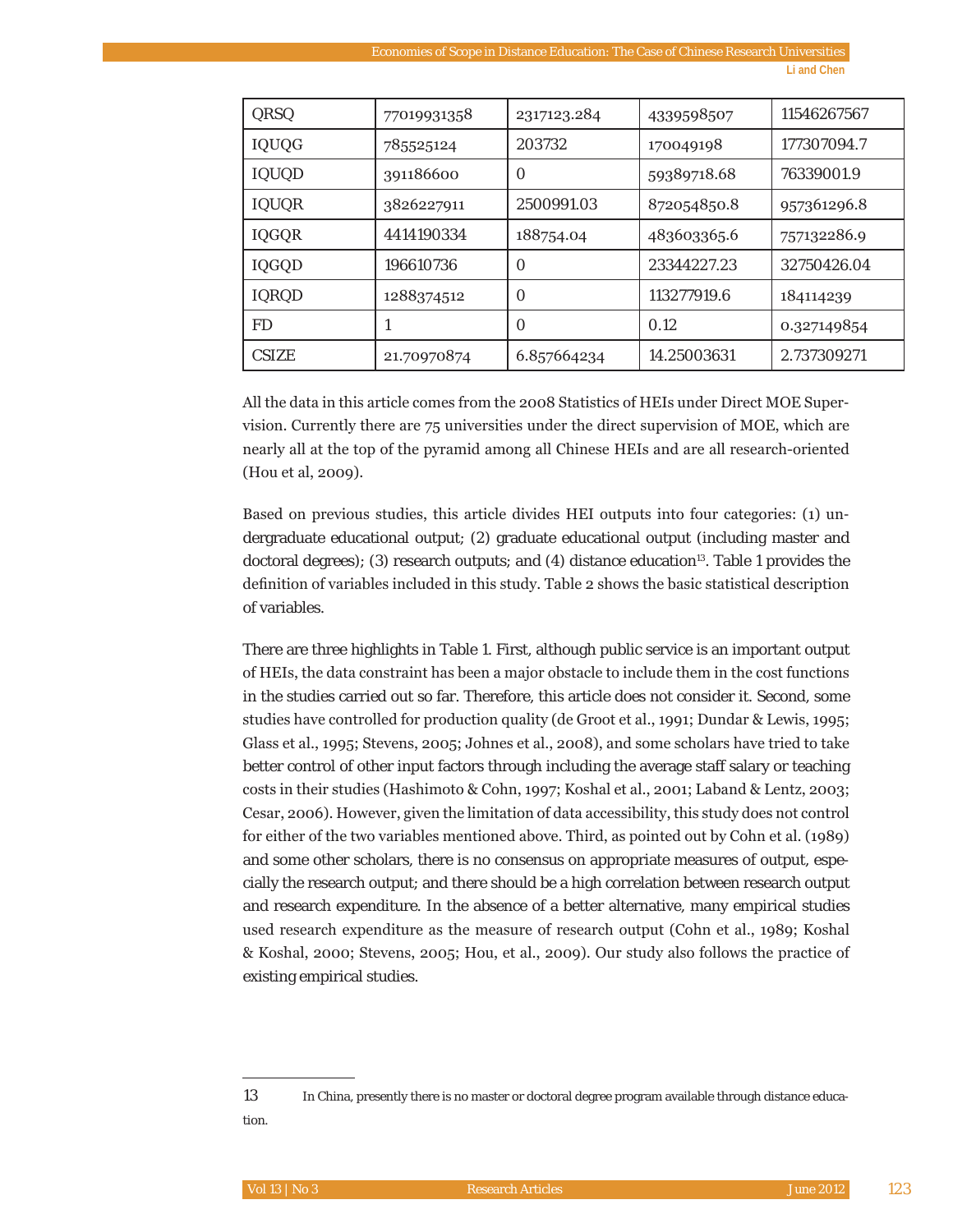### Results

First we use the OLS method to estimate the flexible fixed cost quadratic (FFCQ) function.

The FFCQ function is in the following form:

$$
TC = \alpha_0 + \sum_{k=1}^n \alpha_k Q_k + \frac{1}{2} \sum_{k=1}^n \sum_{l=1}^n \alpha_{kl} Q_k Q_l + \sum_k \delta_k F_k + \gamma CSIZE + \mu
$$

where TC is total cost,  $Q_k$  is the kth output, and  $F_k$  is the dummy variable which assumes the value 1 for positive amounts of the output  $Q_k$  and the value zero otherwise.  $\alpha_0$  is constant,  $\alpha_{k}$  and  $\alpha_{kl}$  are coefficients, and  $\mu$  is an error term.

| Table 3                                                                            |                           |            |  |
|------------------------------------------------------------------------------------|---------------------------|------------|--|
| Regression of Weighted Least Squares                                               |                           |            |  |
| Variables                                                                          | Coefficients<br>$t$ value |            |  |
| Constant                                                                           | 26595.10***<br>7.11128    |            |  |
| QU                                                                                 | 2.068989***               | 4.28351    |  |
| QG                                                                                 | 5.045356***               | 4.48101    |  |
| QR                                                                                 | $1.494447***$             | 13.0598    |  |
| QD                                                                                 | 1.368275                  | 1.21120    |  |
| QUSQ                                                                               | $-4.10E - 05$             | $-1.23828$ |  |
| QGSQ                                                                               | 7.29E-05                  | 0.36192    |  |
| QDSQ                                                                               | $-0.000688$ ***           | $-2.75203$ |  |
| QRSQ                                                                               | 2.26E-06***               | 6.57765    |  |
| <b>IQRQU</b>                                                                       | 4.19E-05***               | 4.49752    |  |
| IQGQU                                                                              | $-0.000219$               | $-1.61546$ |  |
| <b>IQGQR</b>                                                                       | $-4.67E - 05***$          | $-2.95686$ |  |
| IQDQG                                                                              | 0.000276                  | 1.33798    |  |
| <b>IQDQU</b>                                                                       | 0.000342**                | 2.38597    |  |
| <b>IQDQR</b>                                                                       | $-8.13E-05***$            | $-4.87503$ |  |
| <b>FD</b>                                                                          | 16195.49***               | 4.95883    |  |
| CSIZE                                                                              | $-2547.723***$            | $-11.0958$ |  |
| Adjust- $R^2$                                                                      | 0.99                      |            |  |
| N                                                                                  | 75                        |            |  |
| Note: *** Denotes 1% level of significance; ** Denotes 5%<br>level of significance |                           |            |  |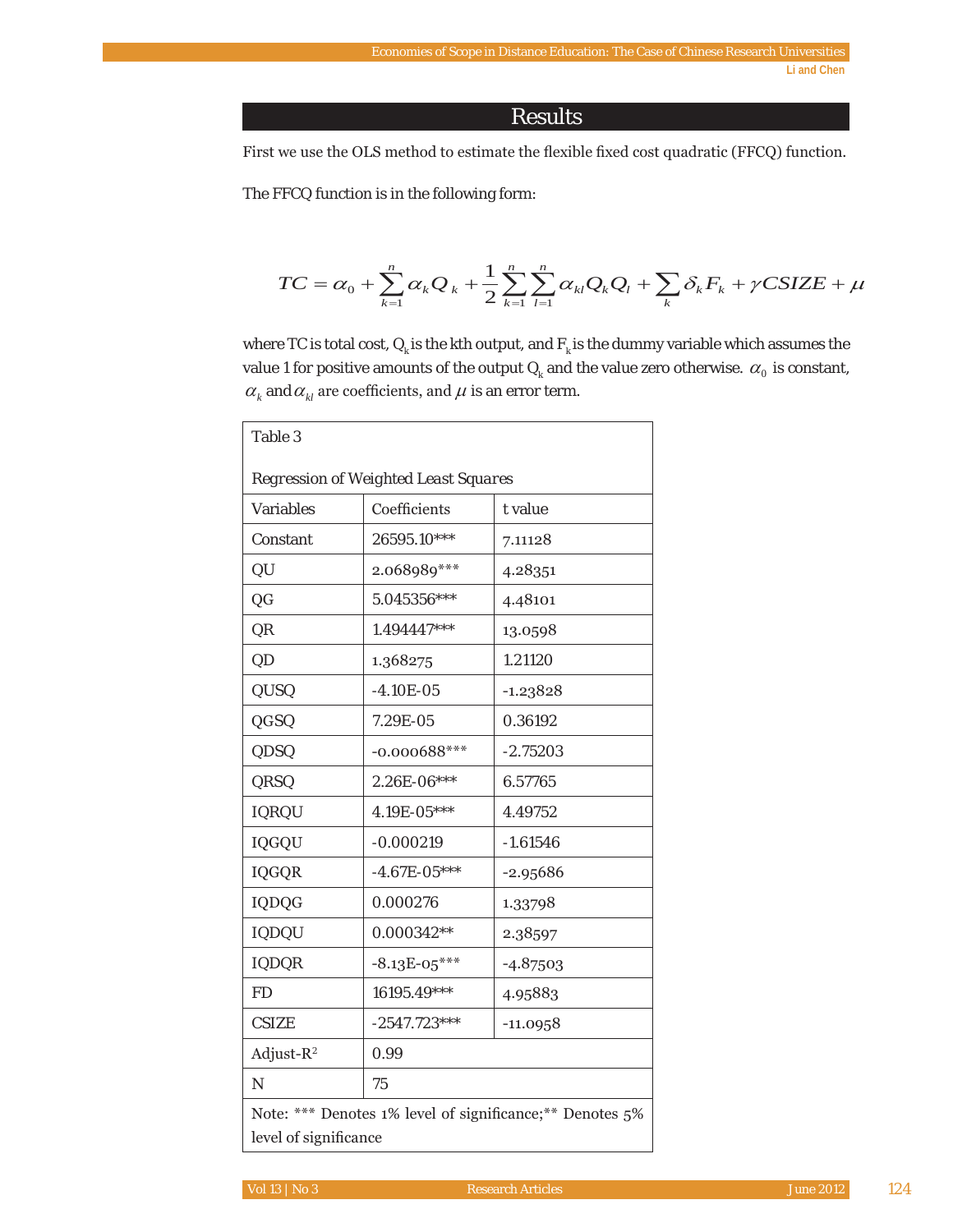As this study is conducted on the basis of cross-sectional data, the presence of heteroscedasticity should be tested. Through the White heteroscedasticity test, we found that the presence of heteroscedasticity cannot be rejected. One way to correct for heteroscedasticity is to compute the weighted least squares (WLS). The regression of weighted least squares is shown in Table 3.

The following can be concluded through the estimation of weighted least squares. As shown in Table 3, the relation among the coefficients is  $QD < QU < QG$ , which indicates that when educational outputs are of small scales, the relation of their average cost is that distance education  $\lt$  undergraduate education  $\lt$  graduate education. This indicates that when the distance education of a research university remains at a small scale, the average cost of it is lower than that of general undergraduate education. There are two possible explanations. One is that distance education has cost advantages compared with general education. The other is that distance education is equivalent to low-quality education compared with general education (Siaciwena, 2008). Other conclusions are as follows.

- 1. As shown in Table 3, the coefficient of QDSQ is negative and significant, meaning that with the expansion in scale, the average costs of distance education are decreasing. This implies that in research universities in China, when their distance education has reached a certain scale, the average cost would be further reduced, confirming the findings of the existence of economies of scale in distance education in previous studies (Rumble, 1976, 1997; Wagner, 1977).
- 2. As shown in Table 3, the coefficients of interaction items of QD and other educational outputs are all positive (with the coefficient of IQDQG being insignificant and the coefficient of IQDQU being significant), rejecting the existence of cost complementarities between distance education and general undergraduate education and graduate education respectively. That is to say, in current Chinese research universities the increase in output of general education does not result in the decrease of the cost of distance education. This result is inconsistent with many scholars' viewpoint because generally speaking, the facilities, faculty, and management of the two forms of education can be shared in the same university (Morris, 2008). Then why do the cost complementarities not exist in the case of Chinese research universities? The most possible reason might be that in those universities there are two independent subsystems for general and distance education with separate education resources including facilities, faculty, and education management platforms. Therefore, it is expected that the cost complementarities of the two subsystems will appear when they are increasingly combined in the future.
- 3. Nevertheless, the coefficient of IQDQR is negative and significant, indicating the existence of weak cost complementarities between distance education output and research output. This implies that the two can help each other to reduce cost and increase output. There may be various reasons why research can bring about cost reduction in distance education. Here we want to provide two possible explanations. First, among Chinese research universities, those with greater research output are typically at a higher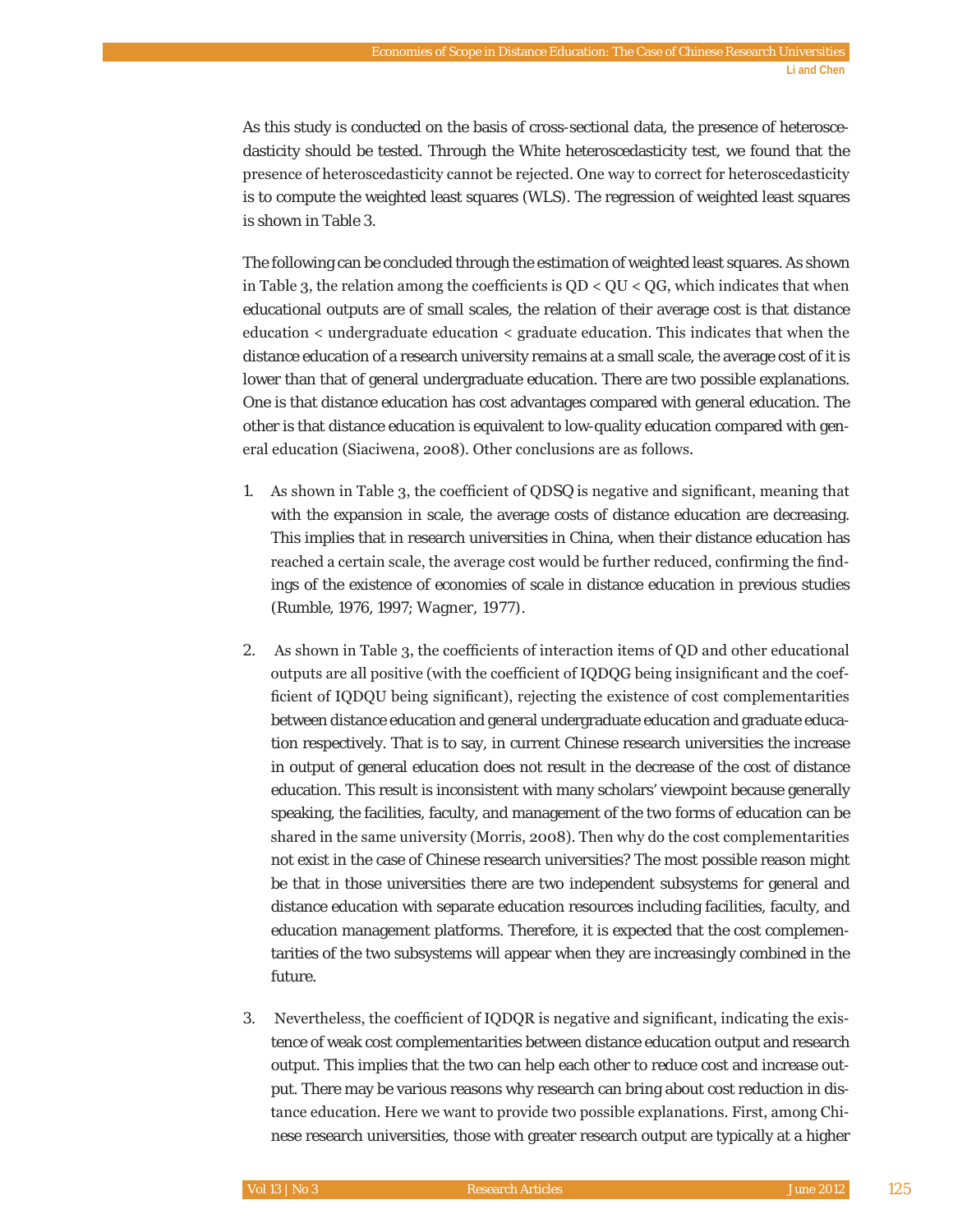academic and research level. Although research and distance education are of different subsystems, the higher the research level, the higher the level of information technology, providing high-quality technical support from the subsystem of research to the subsystem of distance education at a relatively low cost. Second, universities of higher academic level usually have highly qualified faculty who can teach distance courses, reducing the cost of hiring high-quality faculty outside the school because it would cost the universities much more to do so due to the salary system of higher education in China. Meanwhile, since distance education brings considerable tuition to the universities, this money can be used to boost research output.

4. As shown in Table 3, the coefficient of CSIZE is significantly negative, which can be interpreted as the significant influence over cost by the student-teacher ratio, and the higher the ratio, the lower the cost, which indicates the intrinsic economies of scale in teaching.

Now the question is whether specific-product economies (hereafter PSE) of scope in distance education exist when provided by Chinese research universities. The formula is as follows:

$$
PSE_D = \frac{TC(QU, QP, QR, 0) + TC(0, 0, 0, QD) - TC(QU, QP, QR, QD)}{TC(QU, QP, QR, QD)}
$$
(5)

Firstly, we conduct the calculation under the  $100\%$  output level<sup>14</sup>, which results in PSED  $= 0.0933$ . Thus it can be concluded that presently the product-specific economies of scope for distance education exist in Chinese research universities and that providing distance education, on top of general education and research output, is conducive to reducing the cost and increasing the total output of a university.

Secondly, we analyze the  $PSE<sub>p</sub>$  for different levels of output. Calculations have been conducted based on two different scenarios: 1) HEIs only make changes to the scale of their distance education; and 2) the scale of every HEI output changes by the same proportion. The results are shown in Table 4.

From Table 4 we can see that at the output level from 50% to 140%, PSE of scope do exist in the output of distance education among the Chinese research universities, which shall disappear either when the output of distance education reaches a 220% level of its present scale in scenario 1 or when all outputs reach a 150 % level of their present scale in scenario 2. Therefore, research universities should consider the subsystems of general education and research when planning distance education, or they may wrongly estimate the reasonable boundary of economies of scope so that diseconomies of scope may arise.

<sup>14</sup> Those who are interested in the detailed calculation process may contact the author.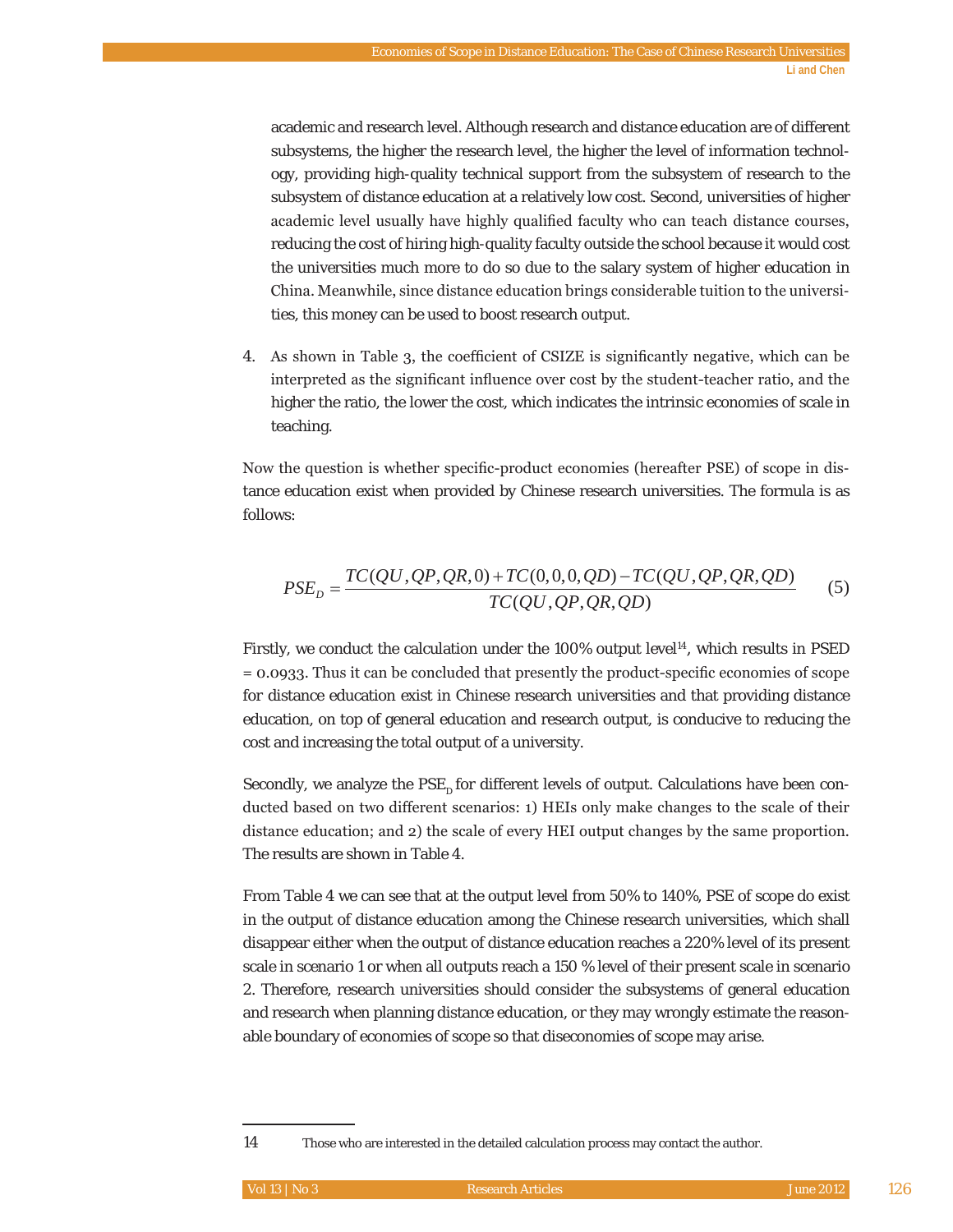| Table 4          |            |            |  |  |
|------------------|------------|------------|--|--|
| $PSE_{D}$        |            |            |  |  |
| % of mean output | Scenario 1 | Scenario 2 |  |  |
| 50               | 0.1366     | 0.2472     |  |  |
| 100              | 0.0933     | 0.0933     |  |  |
| 140              | 0.0610     | 0.0137     |  |  |
| 150              | 0.0531     | $-0.0043$  |  |  |
| 200              | 0.0140     | $-0.0915$  |  |  |
| 210              | 0.0062     | $-0.1090$  |  |  |
| 220              | $-0.0017$  | $-0.1268$  |  |  |
| 250              | $-0.0259$  | $-0.1820$  |  |  |
| 300              | $-0.0685$  | $-0.2838$  |  |  |

### Conclusion

As distance education has become an important educational output of general HEIs, some scholars believe that it is necessary to study its economies of scope (Cohn & Cooper, 2004; Morris, 2008). Since Chinese universities started to offer distance higher education in 1998, 70 general universities have been qualified as providers. These universities, researchbased in nature, are at the top of the academic pyramid, and their distance education is still developing. Thus, we want to empirically verify and analyze whether providing distance education can bring economies of scope or not, which is the main objective of this research.

This article focuses on the 75 general HEIs directly supervised by the Chinese Ministry of Education and is an empirical study of the economies of scope for distance education in Chinese research universities. The results show that the economies of scope do exist in distance education output in research universities, confirming the cost advantages of general universities to provide distance education. However, the product-specific economies of scope in distance education have negative correlation with the increase of the output of distance education and may be exhausted either when the output reaches 220% of the present average (while keeping other outputs unchanged) or when the equal proportionate growth of every output reaches 150% of the present level. This indicates that instead of incessantly promoting distance higher education, general universities should consider the cost of general higher education and research output and manage the cooperation and sharing of resources among the three.

The article further analyzes the reasons why distance education of general universities can bring about economies of scope. According to general opinion, one of the important reasons is the cost complementarities between the educational output of distance education and general education. Such cost complementarities include the sharing of teachers, facilities, and so on (Morris, 2008). However, the empirical results in this article do not support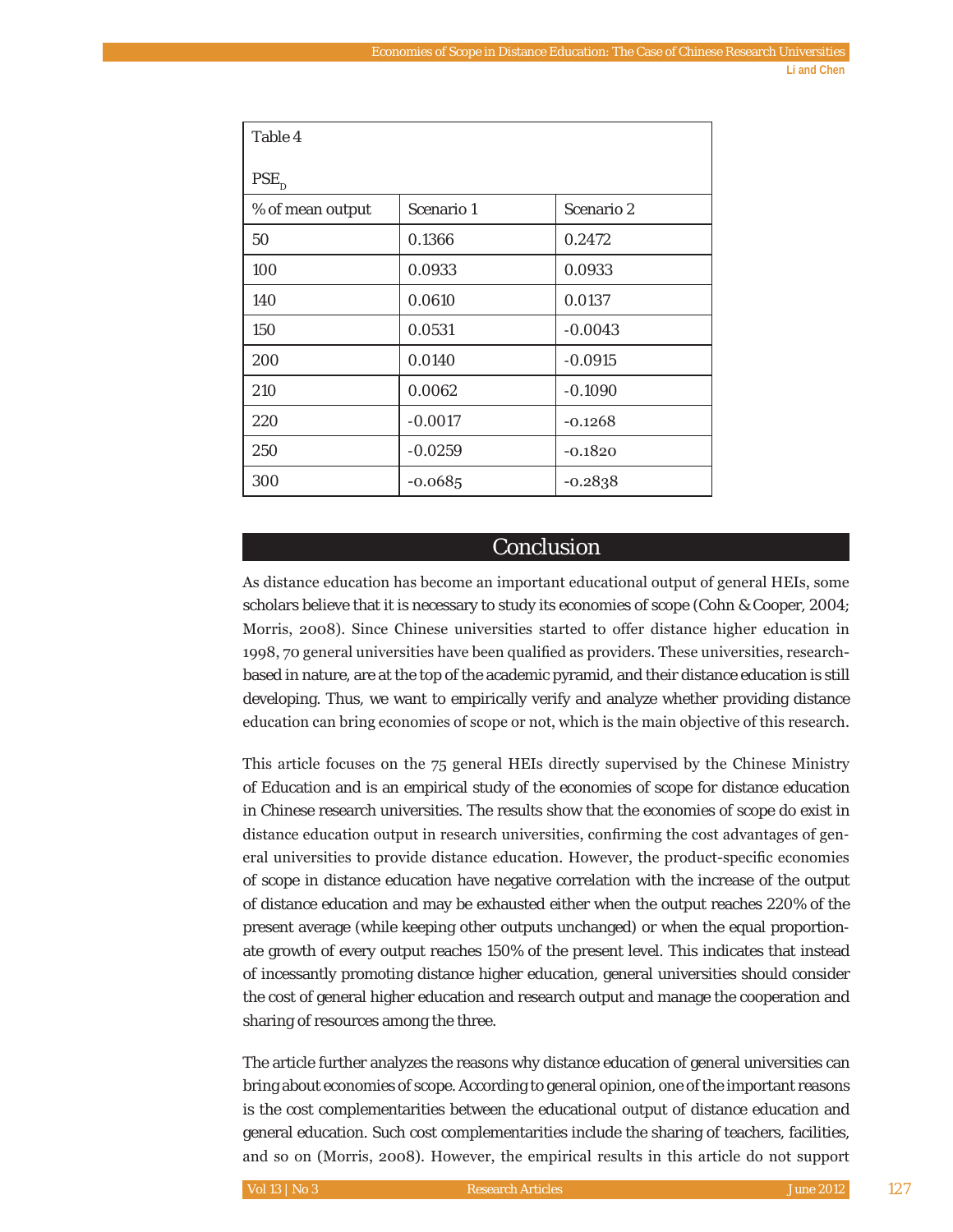such general opinion, which we believe is due to the operational mechanism of distance education in research universities. There are essentially two independent subsystems for general and distance education with separate facilities, faculty, and education management platforms and little communication and interaction between them.

If economies of scope do not result from the cost complementarities of distance and general education, what do they come from? What we have found is the existence of weak cost complementarities between distance education and research output, meaning that research output can reduce the average cost per student of distance education, enabling the university to produce more output with the same cost. As stated above, we find that distance education and academic research can promote each other, which has rarely been mentioned in previous studies and discussions on the economic issues of distance education. Such phenomenon evinces the feasibility of providing a new type of output (i.e., distance education on top of general education and research output). It also verifies that as multiproduct organizations, general research universities have been suitable institutions for the pilot programs of distance higher education launched by the Chinese Ministry of Education.

Furthermore, the results show that the average cost of distance education is lower than that of undergraduate or graduate education and is negatively correlated with the increase of its output. Therefore, scale production is economic for distance education, confirming the conclusion of the existence of economies of scale in distance education by previous studies (Rumble, 1976, 1997; Wagner, 1977).

In conclusion, there are economies of scope in distance education due to the weak cost complementarities between distance education and research output. However, the boundary of economies of scope does exist, and research universities therefore should avoid excess growth in distance education so as not to cross the boundary. We also find that there is no complementarity between general and distance education. The most possible reason might be that the universities have two independent subsystems for general and distance education. Therefore, we suggest that universities should promote the integration and resourcesharing of the two systems so as to lower the cost, increase the output, and achieve greater economies of scope.

### Acknowledgements

Research for this article received support from the Beijing 11th Five-Year Plan of Educational Science, Youth Issues, Research on the cost-efficiency of teaching, academic research and social service in Beijing's Research Universities Project (No. CDA10104).

The author wishes to thank the reviewers for their helpful comments on earlier drafts. The author is also grateful to Miss Fan Yueqian, Miss Gong Jingtian, and Dr. Zhang Yu who have made many useful suggestions and modifications to this article's wording.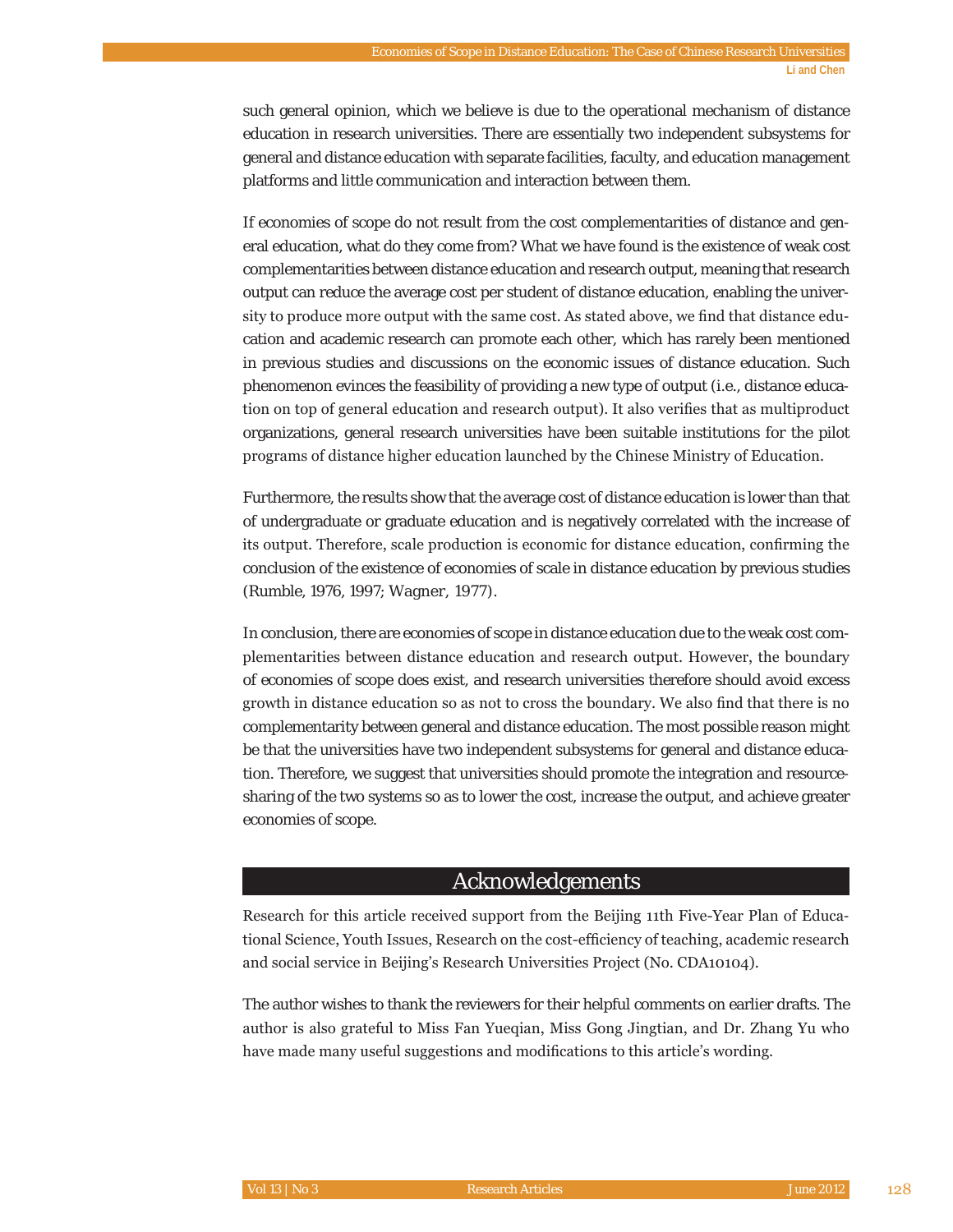### **References**

- Abrioux, D., & Ferreira, F (2009). Perspectives on distance education: Open schooling in the 21st Century. Vancouver: Commonwealth of Learning.
- Baumol, W. J., Panzar, J. C., & Willig, R. D.(1982). Contestable markets and the theory of industry structure. New York: Harcourt Brace Jovanovich.
- Cesar C. R. (2006). Estimating the degree cost functions of the Philippines public and private higher educational institutions. Asia Pacific Education Review, 7(1), 32-40.
- Cohn, E., & Cooper, S.T. (2004). Mulit-product cost functions for universities: Economies of scale and scope. In G. Johnes & J. Johnes (Eds.), The International handbook on the economics of education. Cheltenham: Edward Elgar.
- Cohn, E., Rhine, S. L. W., & Santos, M. C. (1989). Institutions of higher education as multiproduct firms: Economies of scale and scope. Review of Economics and Statistics,  $71(2)$ , 284-290.
- Curran, C. (2008). Online learning and the university. In W.J. Bramble & S.K. Panda (Eds.) Economics of distance and online learning: Theory, practice, and research. New York: Routledge.
- De Groot, H., McMahon, W. W., & Volkwein, J. F. (1991). The cost structure of American research universities. Review of Economics and Statistics, 73(3), 424-431.
- Ding, X.F. (2001) The research in distance education (in Chinese). Beijing: Beijing Normal University Press.
- Dundar, H., & Lewis, D. R. (1995). Departmental productivity in American universities: Economies of scale and scope. Economics of Education Review, 14(2), 199-244.
- Glass, J.C., McKillop, D.G., & Hyndman, N.S.(1995) The achievement of scale efficiency in UK universities: A multiple-input multiple-output analysis. Education Economics,  $3(3)$ , 249-263.
- Hashimoto, K., & Cohn, E. (1997). Economies of scale and scope in Japanese private universities. Education Economics, 5(2), 107-115.
- Hou L., Li F., & Min W. (2009). Multiproduct total cost functions for higher education: The case of Chinese research universities. Economics of Education Review, 29(4), 374-381.
- Izadi, H., Johnes, G., Oskrochi, R., & Crouchley, R. (2002). Stochastic frontier estimation of a CES cost function: The case of higher education in Britain. Economics of Education Review, 21(1), 63-71.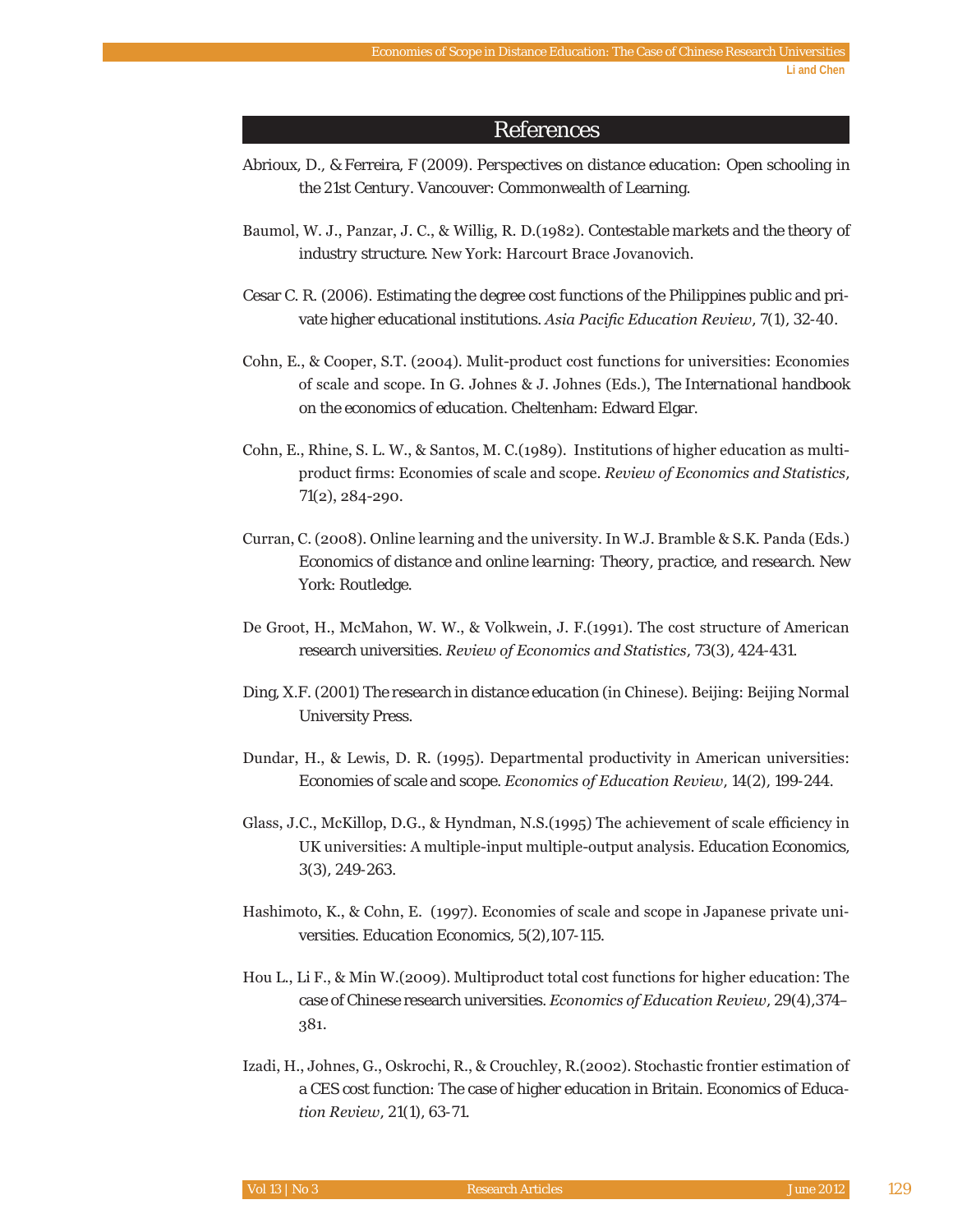- Johnes, G. (1996). Multi-product cost functions and the funding of tuition in UK Universities. *Applied Economics Letters*, *3*(9), 557-561.
- Johnes, G. (1997). Costs and industrial structure in contemporary British higher education. *Economic Journal*, *107*(442), 727-37
- Johnes, G., Johnes, J., & Thanassoulis, E. (2008). An analysis of costs in institutions of higher education in England. *Studies in Higher Education*, *33*(5), 527-549.
- Koshal, R. K., & Koshal, M. (2000). Do liberal arts colleges exhibit economies of scale and scope? *Education Economics*, *8*(3), 209-220.
- Koshal, R. K., Koshal, M., & Gupta, A. (2001). Multi-product total cost function for higher education: A Case of Bible colleges. *Economics of Education Review, 20*(3), 297-303.
- Laband, D. N., & Lentz, B. F. (2003). New estimates of economies of scale and scope in higher education. *Southern Economic Journal*, *70*
- Lewis, D. R., & Dundar, H. (1995). Economics of scale and scope in Turkish universities. *Education Economics*, 3(2), 133-157.
- MOE (2009). The notice of Ministry of Education on the enrollment in distance higher *education for degree programmes* (in Chinese). Beijing: Department of Higher Education, MOE).
- Morris, D. (2008). Economies of scale and scope in e-learning. *Studies in Higher Education*, *33*(3), 331-343.
- Nelson, R., & Hevert, K. T. (1992). Effect of class size on economies of scale and marginal costs in higher education. *Applied Economics*, *24*
- Randy, D. G., & Anderson D. T. (1999). Avoiding the industrialization of research universities: Big and little distance education. *American Journal of Distance Education*, *13*
- Rumble, G. (1976). The economics of the Open University. Milton Keynes: OU.
- Rumble, G. (1997). *The costs and economics of open and distance learning*. New York: RoutledgeFalmer.
- Sav, G. T.(2004). Higher education costs and scale and scope economies. Applied *Economics*, *36*(6), 607–614
- Siaciwena, R. (2008). Distance education/learning. In G. McCulloch & D. Crook (Eds.) The *Routledge international encyclopedia of education*. New York: Routledge.